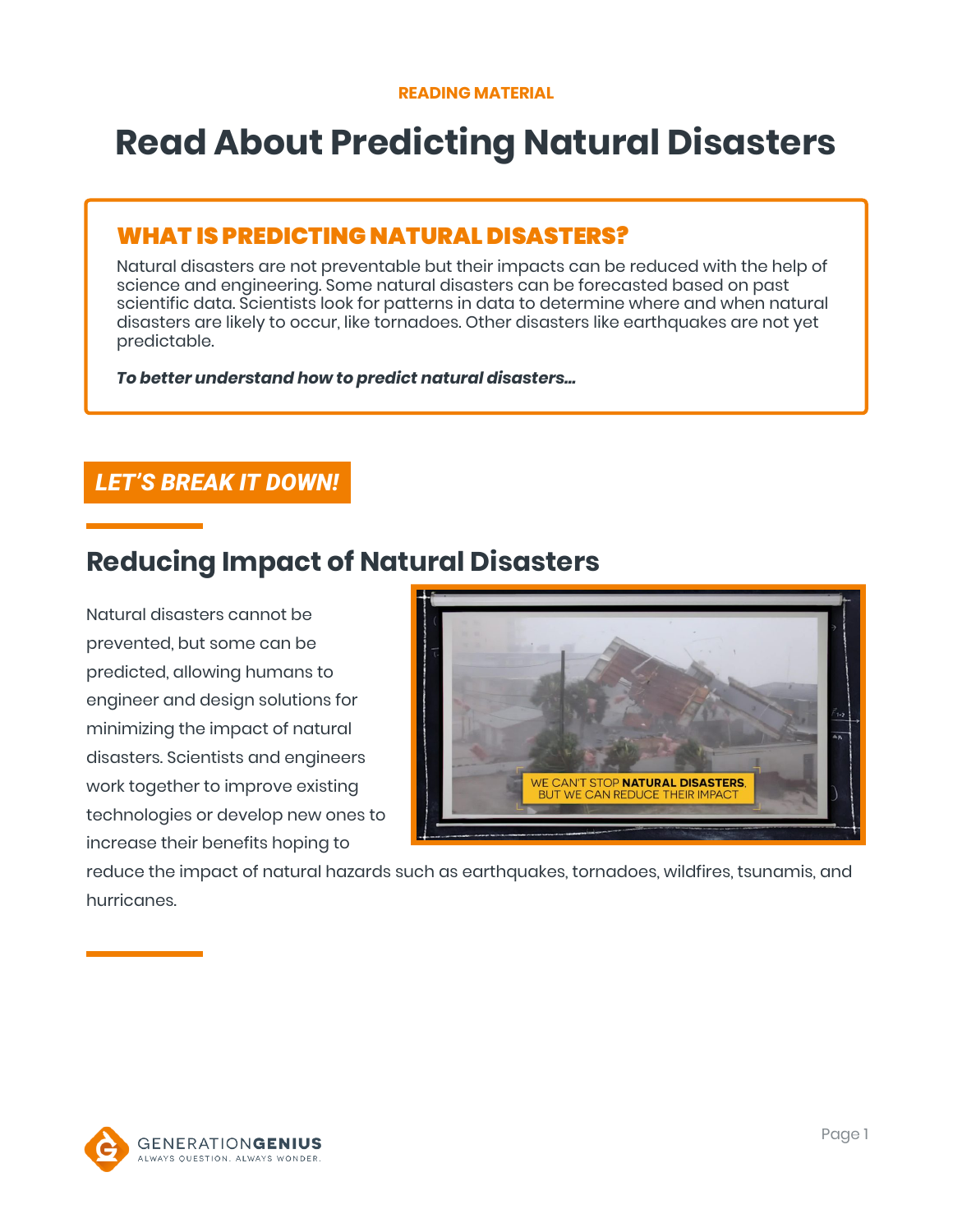## **Some Natural Disasters Can Be Forecasted**

Meteorologists use weather data such as air pressure, wind speed, and temperature to make predictions about weather systems. Because of that, severe thunderstorms that have the capability of producing tornadoes can be forecasted, sometimes allowing people to be prepared for a



tornadic event by taking shelter and having supplies. Tornadoes are most common in the central United States in an area known as "tornado alley" and are known to cause mass destruction reaching wind speeds in excess of 100 miles per hour. Other times, however, weather systems can change rapidly without warning, and it can make it more difficult to predict storm systems with accuracy.

## **Other Natural Disasters are Less Predictable**

Earthquakes are examples of natural hazards that are less predictable than weather events. Earthquakes are a result of tectonic plates rubbing and compressing together, breaking rock beneath the Earth's surface. When this rock breaks, it generates energy causing other parts of the Earth's crust to shake



and tremble. Earthquakes can also occur on the ocean floor, resulting in massive wave systems to rush in various directions from the earthquake. This is known as a tsunami. Seismologists use data from past earthquakes to make predictions about future events, but scientists have not yet figured out how to determine when and where an earthquake will occur.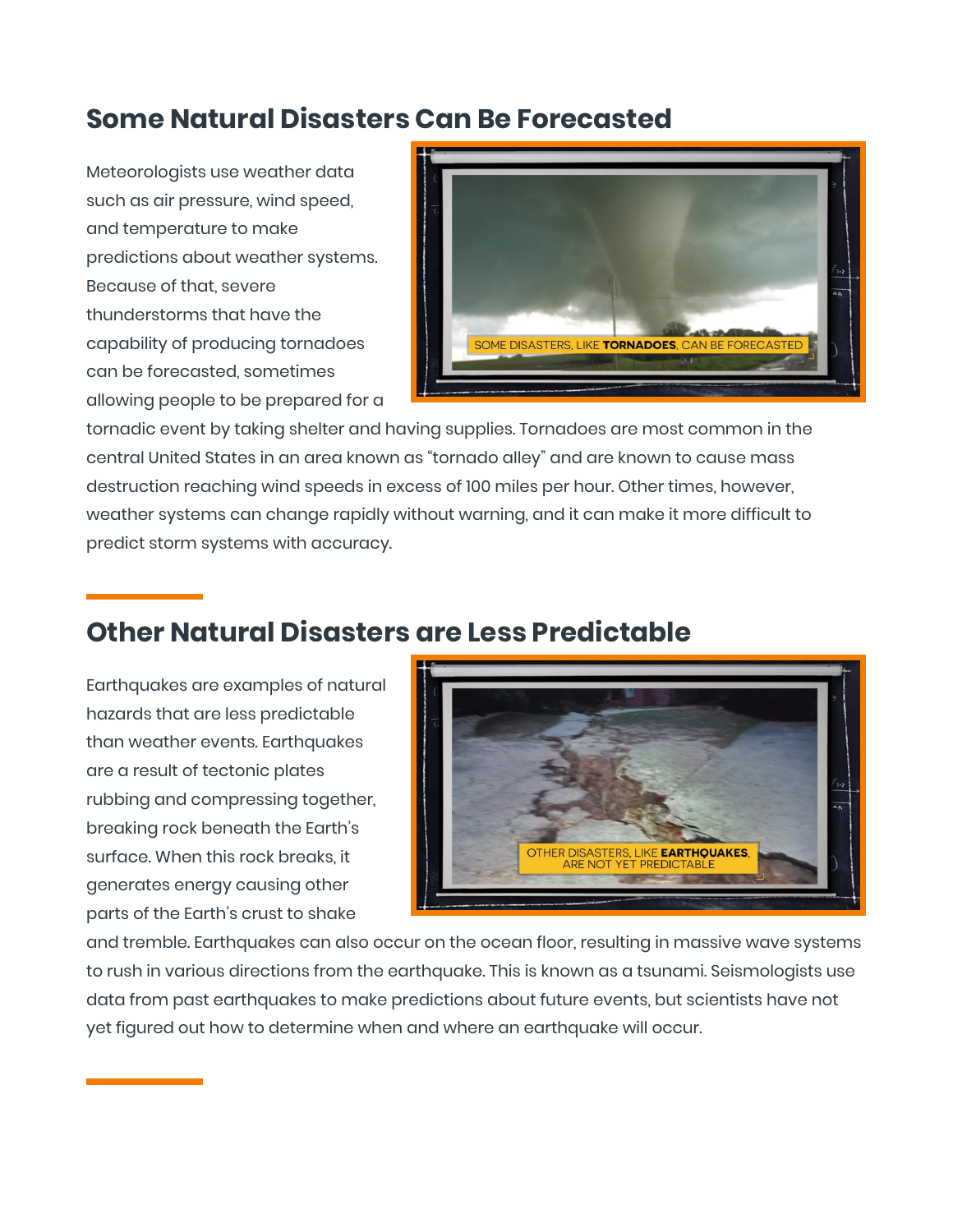## **Take Cover in Earthquakes**

Earthquakes can cause mass destruction to buildings and property. It is important to take proper precautions when an earthquake strikes. If you live in areas that have high earthquake activity, it is important to be prepared with essential supplies like water and food because you could



be without power for an extended period of time. Additionally, when an earthquake starts, you should drop right where you are, cover yourself to protect from falling objects, and hold on to something with stability. Engineers and architects work together to design structures in places that have high earthquake activity to be very stable and withstand high magnitude earthquakes.

## **Scientists Work to Predict Natural Disasters**

Seismologists, volcanologists, and meteorologists are all examples of scientists that collect and analyze data over periods of time to make predictions about future geologic or weather events. Scientists look for patterns in data that help them to learn more about how and why these events occur while attempting



to predict when, where, and how intense the next event will be. These scientists use different types of instruments to collect data. Seismologists use a seismograph that detects the intensity of energy waves produced from an earthquake.

## *PREDICTING NATURAL DISASTERS VOCABULARY*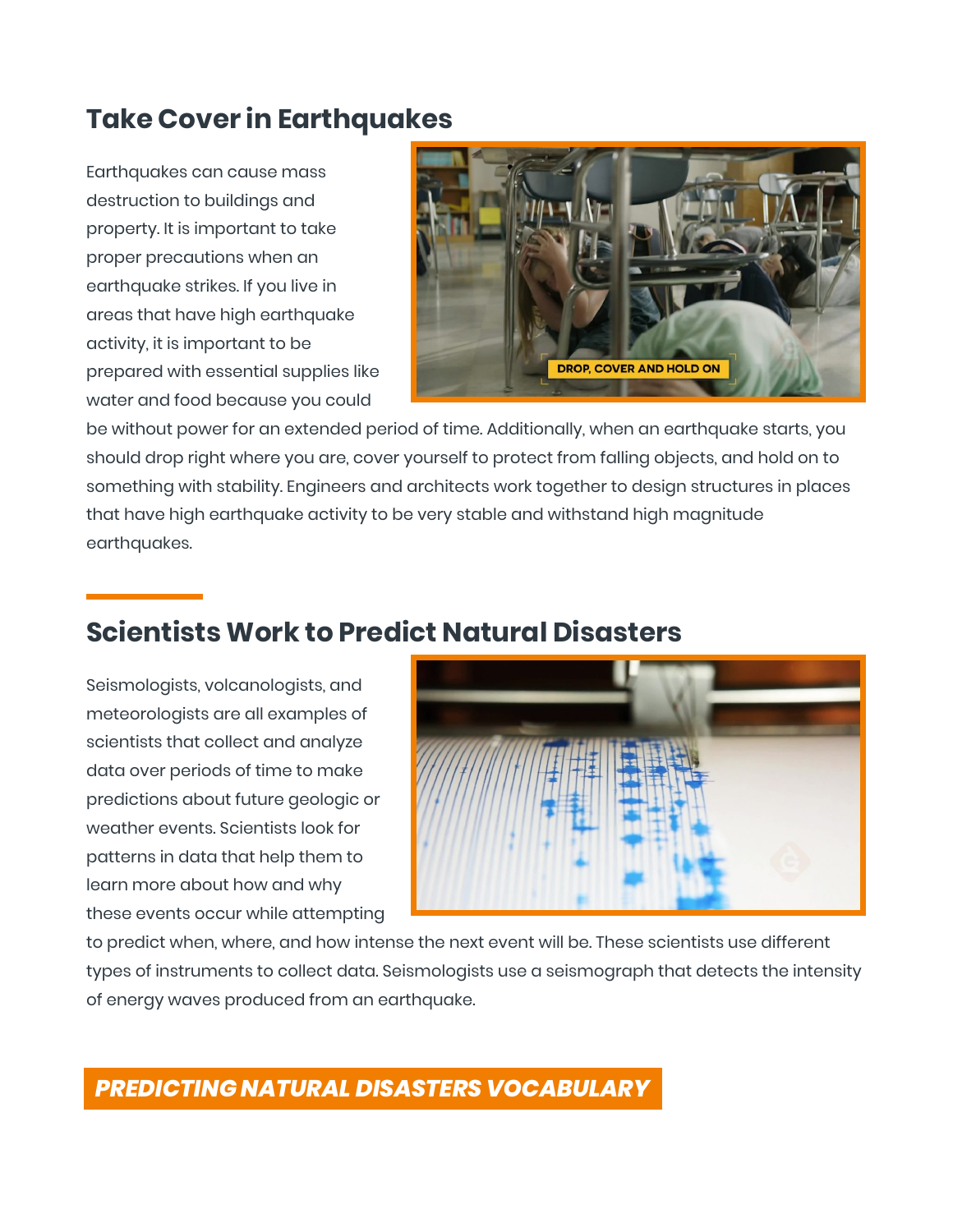| <b>Natural</b><br>disaster | A natural event that can cause great damage.                                                                                                                               |
|----------------------------|----------------------------------------------------------------------------------------------------------------------------------------------------------------------------|
|                            | <b>Earthquake</b> A shifting of tectonic plates causing breaking of rock and movement of the Earth's surface,<br>sometimes causing severe destruction to property.         |
| <b>Tectonic</b><br>plates  | Fragments of Earth's crust that interact with one another causing various geologic events<br>like volcanoes, earthquakes, and tsunamis.                                    |
| <b>Tsunami</b>             | A series of huge waves that rush onshore resulting from an earthquake occurring at the<br>ocean floor.                                                                     |
| <b>Tornado</b>             | A rapidly rotating column of air that occurs when cold air masses and hot air masses<br>collide, causing patterns of circulating air to move at high speeds.               |
| <b>Hurricane</b>           | A large, rapidly rotating storm system that begins over warm water, usually in tropical or<br>subtropical areas, causing high winds, heavy rain, and severe thunderstorms. |

## *PREDICTING NATURAL DISASTERS DISCUSSION QUESTIONS*

#### **How can humans reduce the impact of natural disasters?**

Humans can reduce the impact of natural disasters by analyzing scientific data to make predictions about future events and also by improving engineering design to make buildings and structures that are more likely to withstand damage in earthquake activity.

### **What makes predicting tornadoes different from predicting hurricanes?**

Tornadoes are predicted by meteorologists analyzing atmospheric conditions like wind speed and air pressure. Hurricanes are predicted by satellite imaging that detects rotating air masses over warm, tropical, and subtropical waters.

#### **Where are earthquakes predicted to most likely to occur?**

Earthquakes occur most commonly along plate boundaries. When plates rub against or compress on one another, rock breaks beneath the surface of Earth, releasing energy and causing the Earth's crust to move and shake.

#### **How does a seismologist minimize the impacts of earthquakes?**

A seismologist uses trend data of past earthquakes to make predictions about future events. This helps to estimate the areas that have the highest risk for severe earthquakes that can cause mass destruction.